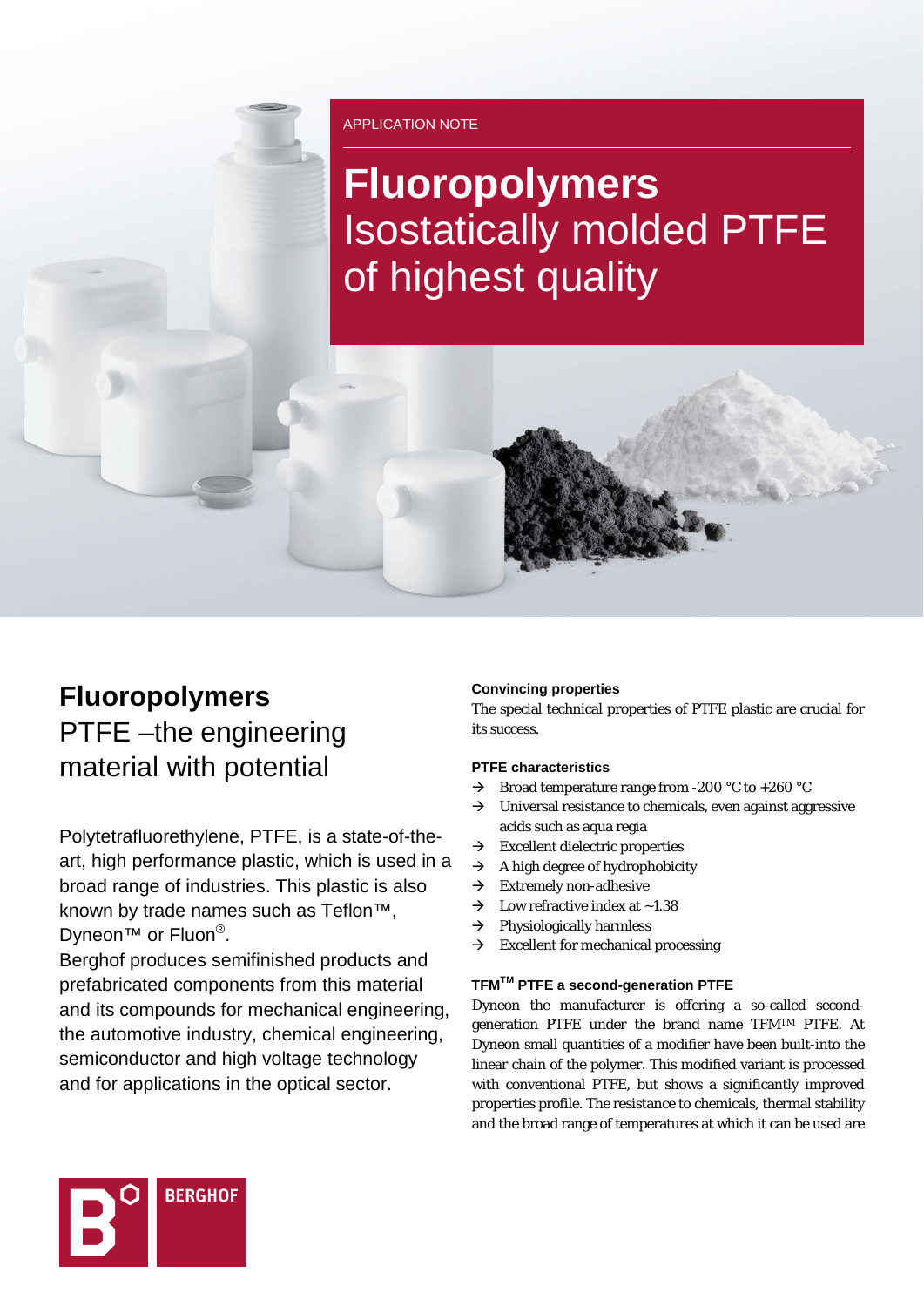comparable to that if Standard PTFE However, the modified PTFE possesses a significantly reduced melting viscosity, a considerably reduced microporosity and a lower Stretch-Void-Index (SVI). The outcome is non-porous components with a low degree of permeability. The permeation rate of gases is significantly lower than for unmodified PTFE and is only a little above the PFA. Modification results in further positive properties. For example, the capacity for welding and the quality of the surface are much improved compared to conventional PTFE.

#### **PTFE structure**

Polytetrafluorethylene (PTFE) is a linear polymer with the formula:  $- [CF<sub>2</sub> - CF<sub>3</sub>]<sub>n</sub>$  and a molecular weight between 10<sup>5</sup> and 10<sup>7</sup>



**Modified TFM™ PTFE** Polytetrafluorethylene (PTFE) is a branched polymer with the formula -  $[(CF<sub>2</sub>)<sub>4</sub> - CF (-O-CF<sub>2</sub>-CF<sub>2</sub>-CF<sub>3</sub>) - (CF<sub>2</sub>)<sub>5</sub>]$ <sub>0</sub> -



PTFE und modifiziertes PTFE (TFMTM-PTFE)

### **Processing competence**

We at Berghof process both base materials, PTFE and TFM™PTFE, including their compounds, to produce numerous semi-finished products and prefabricated components. Besides the conventional production and processing techniques, we also have special knowledge and skills in isostatic compression molding and in the manufacture of porous PTFE. Semi-finished PTFE products are manufactured by means of extrusion or by compression-molding. In compression-molding as a rule two different techniques are applied. In single-axis compression molding the PTFE powder is compressed in one direction; in isostatic compression molding it is compressed evenly from all sides.

Processing of PTFE and TFM™PTFE by compression molding takes place in the process steps: compress.- sinter - cool down. Processing has a significant effect on molecular weight, crystallinity and pore content of the molded components and hence also their quality. Compression molding becomes of central importance as the first step of the process. Faults that occur here cannot be put right in the subsequent steps of the

process. To obtain optimal compression and therefore the optimal materials prop-erties, we have decided on the isostatic compression molding method; a method, which Berghof already developed over 40 years ago.



PTFE before sinter process

Isostatic compression-molding permits components to be manufactured in a sophisticated, geometric shape, which is unattainable with the conventional methods.

There is one variant of isostatic compression molding, which we use to manufacture high-purity vessels, such as those required in trace analysis. Here the TFM™PTFE powder is pressed onto an appropriate plastic mandrel. This method dispenses with the final mechanical reworking of the vessels, and contamination of the vessels from the abrasion of the metal-working tools.

#### **Isostatic compression molding**

When conventional, single-axis com-pression molding methods are applied, as a rule the material is compressed vertically in a mold with a force plug. There is no horizontal compression crosswise to the compression direction.

By contrast, in the isostatic compression-molding process the force is applied to the material evenly and simultaneously from all directions in space via a hydraulic medium and compresses it homogeneously. Hence optimal compression is achieved, resulting in minimal porosity, a better surface structure and maximum tensile and compressive strength. No preferred directions are created and isotropic material properties are retained. Particularly the tensile and compressive strength of the material is consistent in all directions in space.

In practice a rubber mold filled with PTFE- or TFM™PTFE powder and then sealed watertight is conveyed into the pressure vessel of a compression-

molding plant. The pressure exerted on all sides of the rubber mold via the fluid in the pressure vessel compresses the sealedin PTFE powder evenly. After being compression-molded, the PTFE compression-molded part is removed from the rubber mold and subjected to a sintering cycle in the furnace.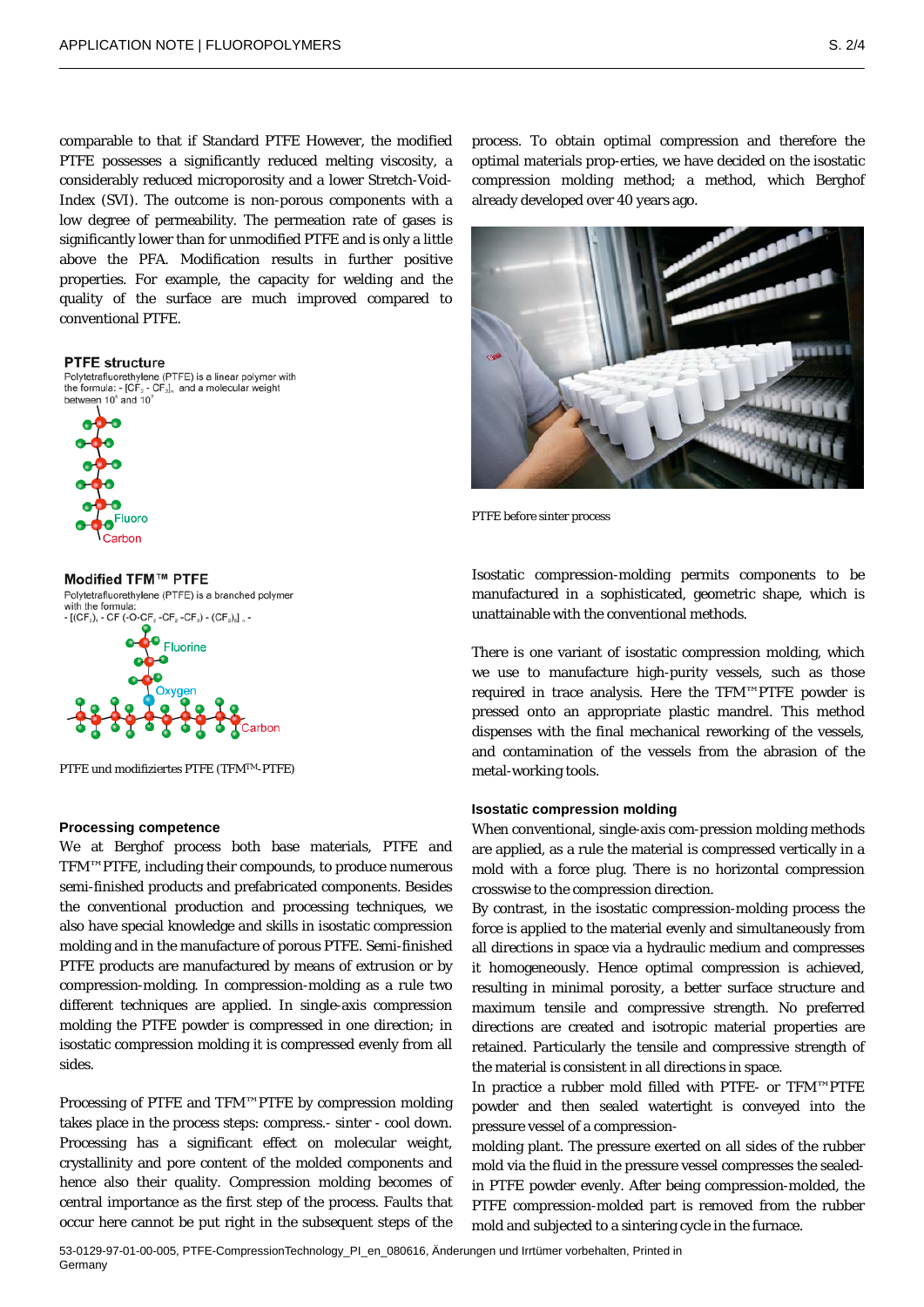compression-molded part is removed from the rubber mold and subjected to a sintering cycle in the furnace.



Comparison of molding technologies

# **Quality advantages thanks to isostatic compression molding**

The advantages of isostatic compression molding can be illustrated by means of appropriately enlarged REM images.

When magnified 100 times the granulate particles of the original material can still be identified in PTFE if it has been subjected to single-axis compression molding.

By contrast, isostatically compression-molded PTFE shows a significantly more consistent surface structure. It is roughly equivalent to single-axis compression-molded TFM™PTFE. However isostatically compression-molded TFM™PTFE achieves a much finer and smoother structure.

Furthermore, when magnified 2,500 times, in single-axis compression-molded material flaws become visible, which no longer occur in isostaticaly compression-molded TFM™PTFE.

| Comparison of PTFE vs TFM™-PTFE       |             |                          |                  |                      |
|---------------------------------------|-------------|--------------------------|------------------|----------------------|
| <b>Material</b>                       | <b>PTFE</b> |                          | <b>TFM™-PTFE</b> |                      |
| Compression-molding<br>technique      | Single axis | Isostatic<br>∖աժա<br>オネナ | Single axis      | Isostatic<br>مربايين |
| Density (g/cm <sup>3</sup> )          |             | 2.15                     | 2.16             | 2.16                 |
| Tensile strength (N/mm <sup>2</sup> ) | 38.9        | 41.3                     | 44.0             | 45.1                 |
| Elongation at rupture                 | 289         | 333                      | 484              | 489                  |
| REM image 100-fold<br>magnification   |             |                          |                  |                      |
| REM image 2500-fold<br>magnification  |             |                          |                  |                      |

Comparison of PTFE and TFMTM-PTFE

#### **Application competence**

Our core competences are products for laboratory technology and semi-finished products and prefabricated components made from porous PTFE.

For laboratory technology we produce high-pressure reactors with PTFE liners for synthesis reactions and pressure vessels in pure TFM™PTFE for preparing samples in analytic chemistry by means of microwave pressure digestion

#### **Pressure vessels made from fluoropolymers:**

A special core competence of Berghof is the manufacture of pressure vessels from or in combination with fluoropolymers. Isostatic compression-molding is the fundamental prerequisite to be able to produce pressure vessels from high-purity TFM™PTFE without a supportive shell. The vessels manufactured according to this method are distinguished by the high purity of the materials and an at least 3-year service life.

| <b>Blank values of Berghof digestion vessel (Blank</b> |                            |  |  |
|--------------------------------------------------------|----------------------------|--|--|
| digestion with 10mL HNO <sub>3</sub> , 200°C, 15 min)  |                            |  |  |
| <b>Element</b>                                         | Concentration [µg/L] (ppb) |  |  |
| Ag                                                     | < 0.025                    |  |  |
| Al                                                     | < 0.1                      |  |  |
| As                                                     | < 0.025                    |  |  |
| Ba                                                     | < 0.05                     |  |  |
| Be                                                     | < 0.25                     |  |  |
| Bi                                                     | < 0.025                    |  |  |
| Сa                                                     | <0.2                       |  |  |
| Cd                                                     | < 0.025                    |  |  |
| Co                                                     | < 0.025                    |  |  |
| Cr                                                     | < 0.05                     |  |  |
| Cu                                                     | < 0.025                    |  |  |
| Hg                                                     | <0.25                      |  |  |
| Fe                                                     | < 0.1                      |  |  |
| K                                                      | < 0.5                      |  |  |
| Li                                                     | < 0.025                    |  |  |
| Mg                                                     | < 0.1                      |  |  |
| Mn                                                     | <0.05                      |  |  |
| Na                                                     | < 0.1                      |  |  |
| Ni                                                     | < 0.025                    |  |  |
| Pb                                                     | < 0.05                     |  |  |
| Sr                                                     | < 0.025                    |  |  |
| Ù                                                      | < 0.001                    |  |  |
| V                                                      | < 0.025                    |  |  |
| Zn                                                     | < 0.1                      |  |  |

53-0129-97-01-00-005, PTFE-CompressionTechnology\_PI\_en\_080616, Änderungen und Irrtümer vorbehalten, Printed in Germany